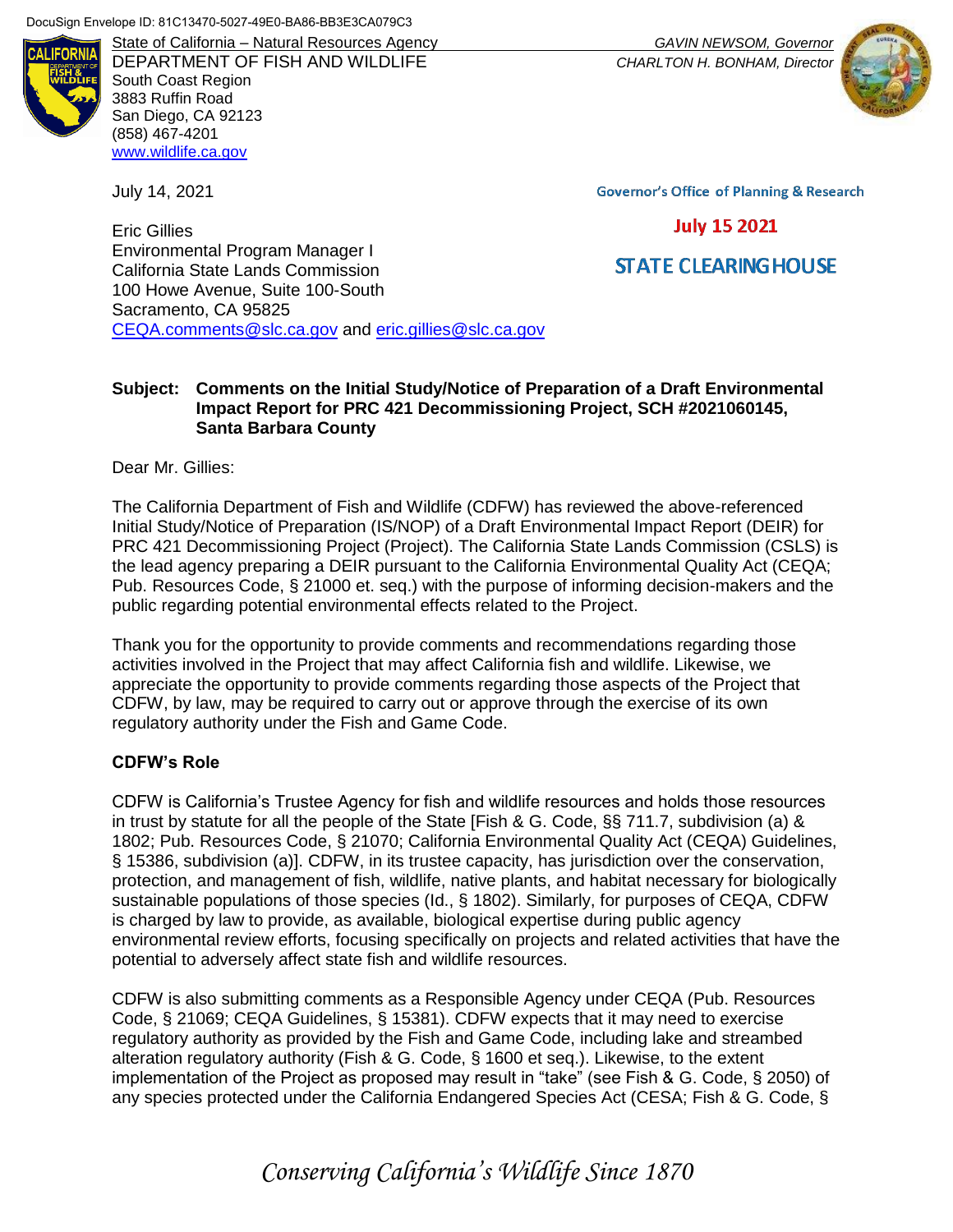Eric Gillies California State Lands Commission July 14, 2021 Page 2 of 13

2050 et seq.) or the Native Plant Protection Act (NPPA; Fish & G. Code, §1900 et seq.), CDFW recommends the Project proponent obtain appropriate authorization under the Fish and Game Code.

**Project Location:** The project site encompasses State tidal lands and submerged lands as well as the upland access road and revetment below the bluffs marking the southern limit of the Sandpiper Golf Course in the city of Goleta, California.

**Project Description/Objectives:** This Project is part of a decommissioning process for two wells that have been idle since 1994 and have been plugged and abandoned. The decommissioning process involves removing two piers (Pier 421-1and Pier 421-2) and caissons and other infrastructure which includes two pipelines, the access road, and supporting rock revetment below the bluffs.

Specifically, the Project involves:

- Fully remove the piers, caissons, and remaining portions of the wells (the riser pipe from the top of the cement plug and wellheads) above the bedrock located approximately 19 feet below the surface grade
- Decommission and remove the two pipelines beneath the access road
- Remove the access road and supporting rock revetment
- Plug and abandon in place the remaining pipelines beneath the golf course back to the tie-in points just outside of the EOF
- Restoration of the beach area to conditions similar to the surrounding area and appropriate for safe public access and use

# **COMMENTS AND RECOMMENDATIONS**

CDFW offers the following comments and recommendations to assist the CSLS in adequately identifying and/or mitigating the Project's significant, or potentially significant, direct, and indirect impacts on fish and wildlife (biological) resources.

### **Specific Comments**

1) **Sensitive Vegetation Communities.** CDFW is concerned about the cumulate impacts to sensitive vegetation communities in the Goleta area.

The Project has the potential to affect what CDFW considers locally significant and sensitive vegetation communities. CDFW has reviewed five Projects in the last 3 months that impact coastal bluff vegetation ranked S1-S5. CDFW considers coastal bluff habitat sensitive in the Goleta area, even if ranked S4 and S5, due to the cumulative losses of habitat on the Goleta Coast.

Examples of sensitive vegetation communities include but are not limited to: *Sarcocornia pacifica* (*Salicornia depressa*) Alliance (*Pickleweed mats)*, ranked S3, *Artemisia Californica*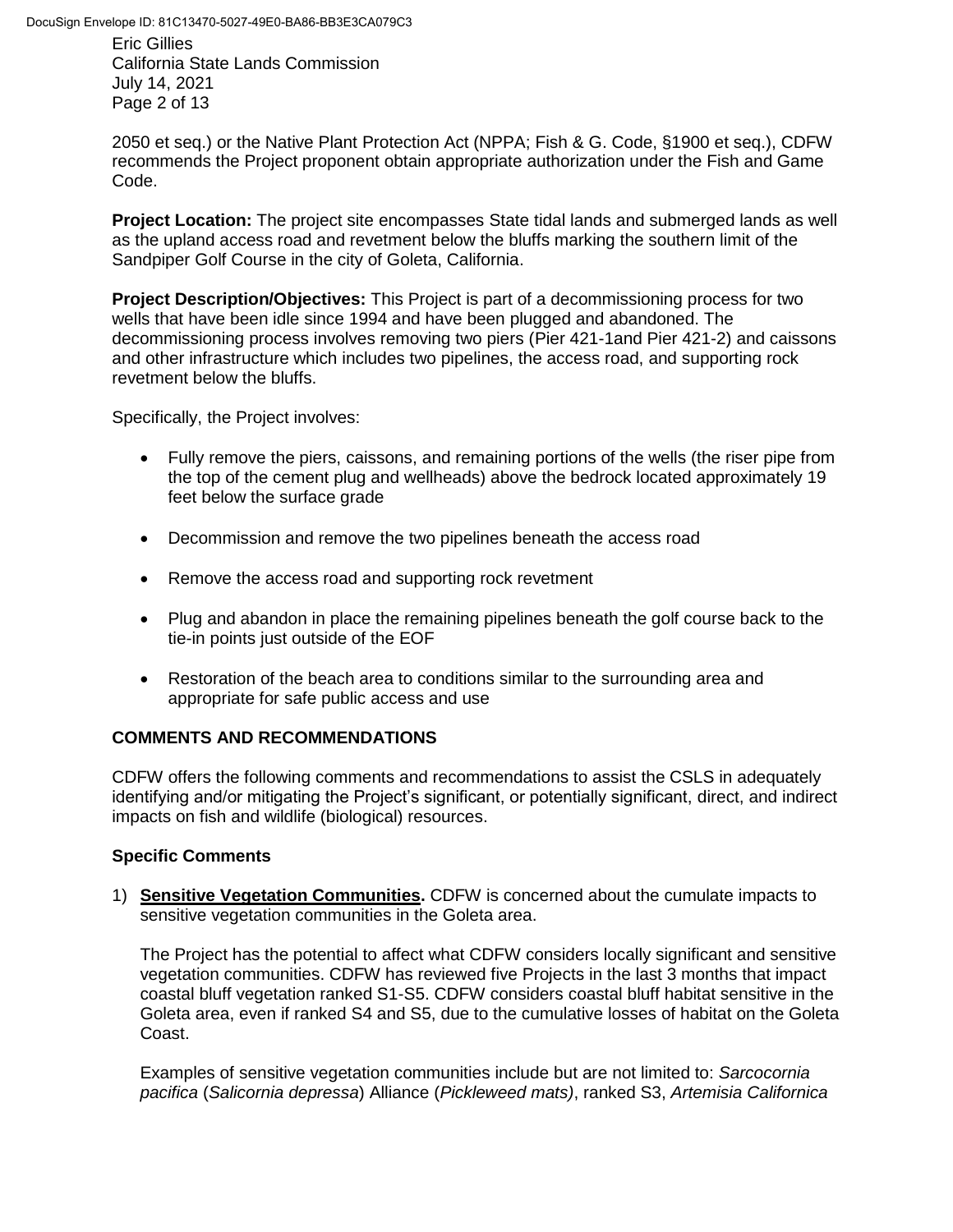Eric Gillies California State Lands Commission July 14, 2021 Page 3 of 13

> Alliance, *Atriplex lentiformis* Shrubland (Quailbush Scrub) Alliance, and *Quercus agrifolia* Alliance are ranked S4. Given the loss of these vegetation community in the coastal Goleta area, CDFW considers these S4 species as a locally sensitive vegetation community. *Baccharis pilularis* (Coyote brush scrub) Alliance is ranked S5 by CDFW but given the local losses of this vegetation community in the coastal Goleta area, CDFW considers this a locally sensitive vegetation community.

In 2007, the State Legislature required CDFW to develop and maintain a vegetation mapping standard for the state (Fish and Game Code Section 1940). This standard complies with the National Vegetation Classification System which utilizes alliance and association-based classification of unique vegetation stands. CDFW utilizes vegetation descriptions found in the Manual of California Vegetation (MCV), found online at [http://vegetation.cnps.org/.](http://vegetation.cnps.org/) Through this MCV vegetation classification system, CDFW tracks Sensitive Natural Communities and their respective rankings using the MCV alliance and association names for vegetation communities.

In order to analyze if a project may have a significant effect on the environment, the location, acreage, species composition, and success criteria of proposed mitigation information is necessary to allow CDFW to comment on alternatives to avoid impacts, as well assess the adequacy of the mitigation proposed.

#### **Recommended Potentially Feasible Mitigation Measure(s)**

**Mitigation Measure #1:** CDFW recommends that floristic, alliance- and/or associationbased mapping and vegetation impact assessments be conducted at the Project site and neighboring vicinity. The IS/MND should use the vegetation data collected for the PEIR and Specific Plan to crosswalk these species into current alliances for the purposes of establishing baseline for the IS/MND. The IS/MND document should identify, map, and discuss the specific vegetation alliances within the Project Area following CDFW's Protocols for Surveying and Evaluating Impacts to Special Status Native Plant Populations and Natural Communities (Survey Protocols) see:

[\(https://www.wildlife.ca.gov/Data/VegCAMP/Natural-Communities\)](https://www.wildlife.ca.gov/Data/VegCAMP/Natural-Communities).

**Mitigation Measure #2:** CDFW recommends avoiding any sensitive natural communities found on the Project. If avoidance is not feasible, the Project proponent should mitigate at a ratio sufficient to achieve a no-net loss for impacts to special status plant species and their associated habitat. CDFW recommends following the Coastal Commission's Environmentally Sensitive Habitat Area ratio of 4:1 for impacts to the sensitive vegetation communities found onsite due to cumulative loss of these vegetation communities along the Goleta coast.

All revegetation/restoration areas that will serve as mitigation should include preparation of a restoration plan, to be approved by CDFW prior to any ground disturbance. The restoration plan should include restoration and monitoring methods; annual success criteria; contingency actions should success criteria not be met; long-term management and maintenance goals; and a funding mechanism for long-term management. Areas proposed as mitigation should have a recorded conservation easement and be dedicated to an entity which has been approved to hold/manage lands (AB 1094; Government Code, §§ 65965- 65968).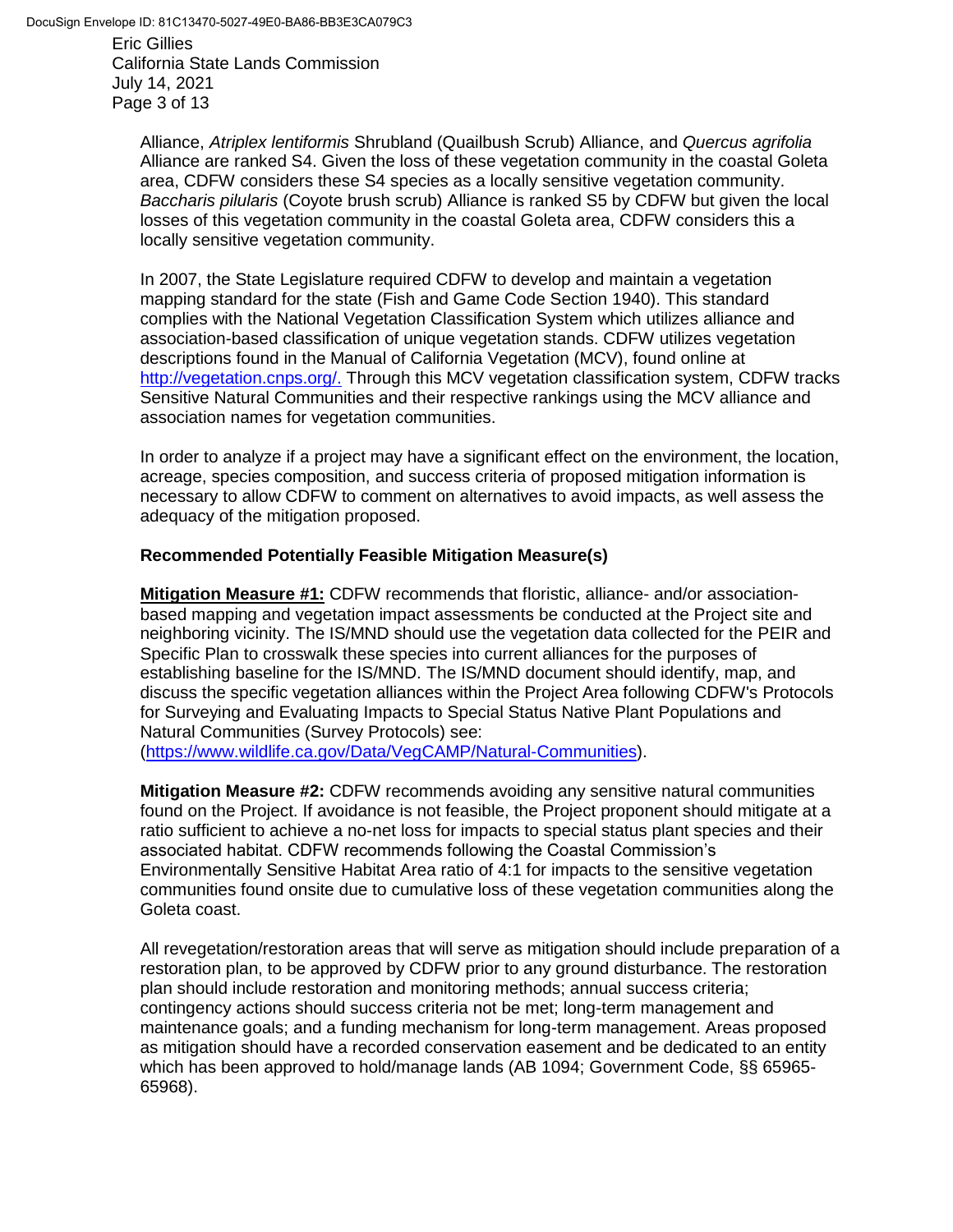Eric Gillies California State Lands Commission July 14, 2021 Page 4 of 13

> **Mitigation Measure #3:** Success criteria should be based on the specific composition of the vegetation communities being impacted. Success should not be determined until the site has been irrigation-free for at least 5 years and the metrics for success have remained stable (no negative trend for richness/diversity/abundance/cover and no positive trend for invasive/non-native cover for each vegetation layer) for at least 5 years. In the revegetation plan, the success criteria should be compared against an appropriate reference site, with the same vegetation alliance, with as good or better-quality habitat. The success criteria shall include percent cover (both basal and vegetative), species diversity, density, abundance, and any other measures of success deemed appropriate by CDFW. Success criteria shall be separated into vegetative layers (tree, shrub, grass, and forb) for each alliance being mitigated, and each layer shall be compared to the success criteria of the reference site, as well as the alliance criteria in MCV2, ensuring one species or layer does not disproportionally dominate a site but conditions mimic the reference site and meets the alliance membership requirements.

CDFW does not recommend topsoil salvage or transplantation as viable mitigation options. Several studies have documented topsoil salvage had no effect on the recolonization of the target plant species (Hinshaw, 1998, Dixon, 2018). Based on the scientific literature available, relying on topsoil salvage alone to mitigate impacts to CEQA-rare plant species does not appear to provide any value to mitigate impacts to the plant.

2) **Bumble Bee.** A review of CNDDB indicate Crotch bumble bee (*Bombus crotchii*) within 0.5 miles of the Project. Project ground disturbing activities may result in crushing or filling of active bee colonies, causing the death or injury of adults, eggs, and larvae. The Project may remove bee habitat by eliminating vegetation that may support essential foraging habitat. Impacts to Crotch's bumble bee could result from ground disturbing activities. Project disturbance activities could result in mortality or injury to hibernating bees, as well as temporary or long-term loss of suitable foraging habitats. Construction during the breeding season of bees could result in the incidental loss of breeding success or otherwise lead to nest abandonment.

### **Recommended Potentially Feasible Mitigation Measure(s)**

**Mitigation Measure #1:** CDFW recommends that measures be taken, primarily, to avoid Project impacts to Crotch bumble bee.

**Mitigation Measure #2:** CDFW recommends, a qualified entomologist familiar with the species behavior and life history should conduct surveys to determine the presence/absence of Crotch's bumble bee and disclose presence or absence in the DEIR. Surveys should be conducted during flying season when the species is most likely to be detected above ground, between March 1 to September 1 (Thorp et al. 1983). Survey results including negative findings should be submitted to CDFW prior to initiation of Project activities.

3) **Globose Dune Beetle**. A review of CNDDB indicate globose dune beetle (*Coelus globosus*) within 1000-feet of the Project vicinity. Project ground disturbing activities may result in crushing, causing the death or injury of adults, eggs, and larvae. CDFW has ranked this beetle is listed as S1, and it is also listed as Vulnerable on the International Union for Conservation of Nature's Red List of Threatened Species.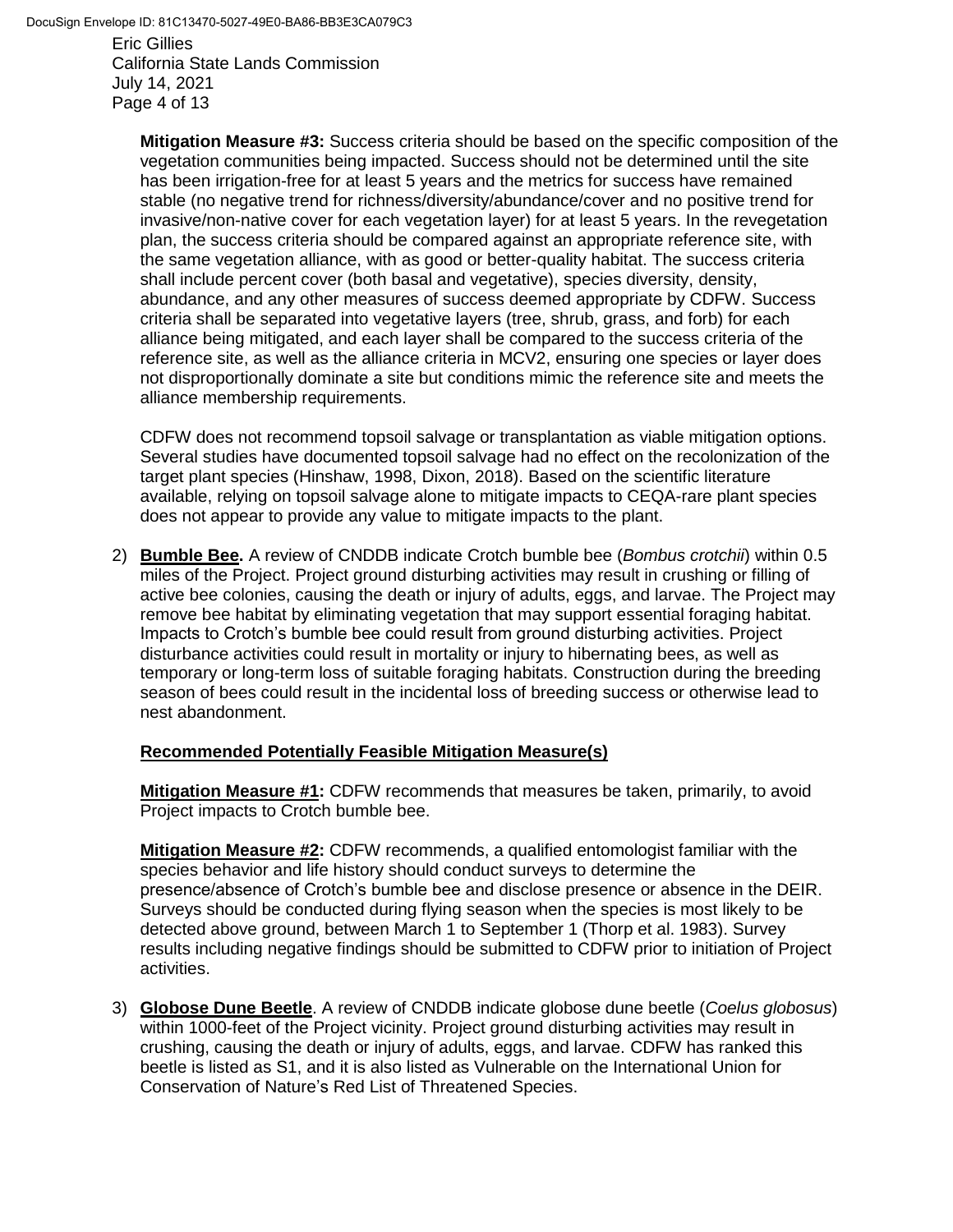Eric Gillies California State Lands Commission July 14, 2021 Page 5 of 13

> The globose dune beetle occupies leaf litter around coastal scrub plants, where larvae and adults can be found in December and January. In summer months, adults aggregate in the leaf litter beneath coastal scrub plants. Larvae and adults feed on dead organic matter that accumulates in the sand under plants (USFWS, 1981).

**Mitigation Measure #1:** CDFW recommends that measures be taken, primarily, to avoid Project impacts to globose dune beetle.

**Mitigation Measure #2:** CDFW recommends, a qualified entomologist familiar with the species behavior and life history should conduct surveys to determine the presence/absence of globose dune beetle and disclose presence or absence in the DEIR. Surveys should be conducted during the appropriate season when the species is most likely to be detected. Survey results including negative findings should be submitted to CDFW prior to initiation of Project activities

- 4) **Biological Baseline Assessment.** A CNDDB review indicates the occurrence of several special status reptile, mammal, and plant species including tidewater goby (*Eucyclogobius newberry*i), Red-legged frog (*Rana draytonii*), Santa Barbara honeysuckle (*Lonicera subspicata var. subspicata*), southern tarplant (*Centromadia parryi ssp. australis*), and monarch - California overwintering population (*Danaus plexippus* pop. 1), black flowered figwort (*Scrophularia atrata*) within the Project vicinity. Most of the Project site is open space. Undisturbed land may provide suitable habitat for special status or regionally and locally unique species. CDFW recommends providing a complete assessment and impact analysis of the flora and fauna within and adjacent to the Project area, with emphasis upon identifying endangered, threatened, sensitive, regionally, and locally unique species, and sensitive habitats. Impact analysis will aid in determining any alternative trail designs that could reduce impacts to any special status species detected, as well as assess direct, indirect, and cumulative biological impacts. CDFW recommends avoiding any sensitive natural communities found on or adjacent to the Project. CDFW also considers impacts to Species of Special Concern a significant direct and cumulative adverse effect without implementing appropriate avoidance and/or mitigation measures. The DEIR should include the following information:
	- a) Information on the regional setting that is critical to an assessment of environmental impacts, with special emphasis on resources that are rare or unique to the region [CEQA Guidelines, § 15125(c)]. The DEIR should include measures to fully avoid and otherwise protect Sensitive Natural Communities from Project-related impacts. Project implementation may result in impacts to rare or endangered plants or plant communities that have been recorded adjacent to the Project vicinity. CDFW considers these communities as threatened habitats having both regional and local significance. Plant communities, alliances, and associations with a state-wide ranking of S1, S2, S3 and S4 should be considered sensitive and declining at the local and regional level. These ranks can be obtained by visiting [https://www.wildlife.ca.gov/Data/VegCAMP/Natural-](https://www.wildlife.ca.gov/Data/VegCAMP/Natural-Communities#sensitive%20natural%20communities)[Communities#sensitive%20natural%20communities;](https://www.wildlife.ca.gov/Data/VegCAMP/Natural-Communities#sensitive%20natural%20communities)
	- b) A thorough, recent, floristic-based assessment of special status plants and natural communities, following CDFW's *Protocols for Surveying and Evaluating Impacts to Special Status Native Plant Populations and Natural Communities* (see [https://nrm.dfg.ca.gov/FileHandler.ashx?DocumentID=18959&inline\)](https://nrm.dfg.ca.gov/FileHandler.ashx?DocumentID=18959&inline);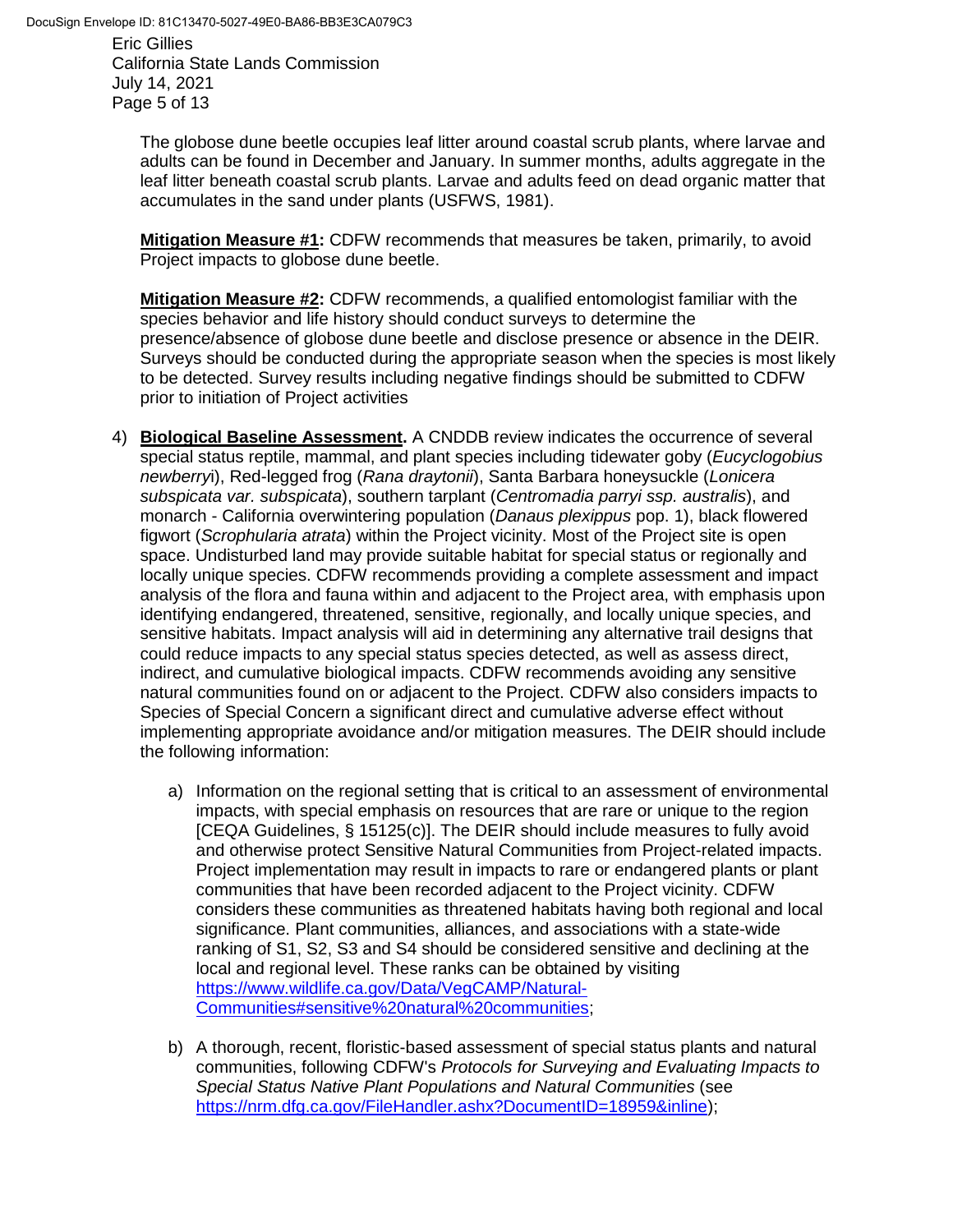- c) Floristic, alliance- and/or association-based mapping and vegetation impact assessments conducted at the Project site and within the neighboring vicinity. *The Manual of California Vegetation* should also be used to inform this mapping and assessment ). Adjoining habitat areas should be included in this assessment where site activities could lead to direct or indirect impacts offsite. Habitat mapping at the alliance level will help establish baseline vegetation conditions;
- d) A complete, recent, assessment of the biological resources associated with each habitat type on site and within adjacent areas that could also be affected by the Project. CDFW's CNDDB in Sacramento should be contacted to obtain current information on any previously reported sensitive species and habitat. CDFW recommends that CNDDB Field Survey Forms be completed and submitted to CNDDB to document survey results. Online forms can be obtained and submitted at [http://www.dfg.ca.gov/biogeodata/cnddb/submitting\\_data\\_to\\_cnddb.asp;](http://www.dfg.ca.gov/biogeodata/cnddb/submitting_data_to_cnddb.asp)
- e) A complete, recent, assessment of rare, threatened, and endangered, and other sensitive species on site and within the area of potential effect, including California Species of Special Concern and California Fully Protected Species (Fish & Game Code, §§ 3511, 4700, 5050 and 5515). Species to be addressed should include all those which meet the CEQA definition of endangered, rare or threatened species (CEQA Guidelines, § 15380). Seasonal variations in use of the Project area should also be addressed. Focused species-specific surveys, conducted at the appropriate time of year and time of day when the sensitive species are active or otherwise identifiable, are required. Acceptable species-specific survey procedures should be developed in consultation with CDFW and the USFWS; and,
- f) A recent, wildlife and rare plant survey. CDFW generally considers biological field assessments for wildlife to be valid for a one-year period, and assessments for rare plants may be considered valid for a period of up to three years. Some aspects of the proposed Project may warrant periodic updated surveys for certain sensitive taxa, particularly if build out could occur over a protracted time frame, or in phases.
- 5) **Impacts to Shorebirds.** CDFW is concerned that the Project could potentially impact California Endangered Species Act (CESA)-listed Belding's savannah sparrow (*Passerculus sandwichensis alaudinus*), California least tern (*Sternula antillarum browni*), Fully Protected California brown pelican (*Pelecanus occidentalis californicus*), and Species of Special Concern western snowy plover (*Charadrius nivosus*), and White-tailed Kite (*Elanus leucurus*), through vegetation clearing, crushing, and construction disturbance in and adjacent to areas occupied by the above species.

Grading, vegetation removal, and other ground disturbances could crush and bury listed or sensitive plants and animals, resulting in direct mortality. The Project may also affect adjacent habitat by loud noises, lighting, increased human presence and activity, fugitive dust, and spreading invasive weeds, resulting in stress, displacement, and mortality of these species.

Site construction and operations may result in a substantial amount of noise through road use, equipment, and other project-related activities. Increase visual disturbance, from the current low-use baseline, is also a potential impact to listed species.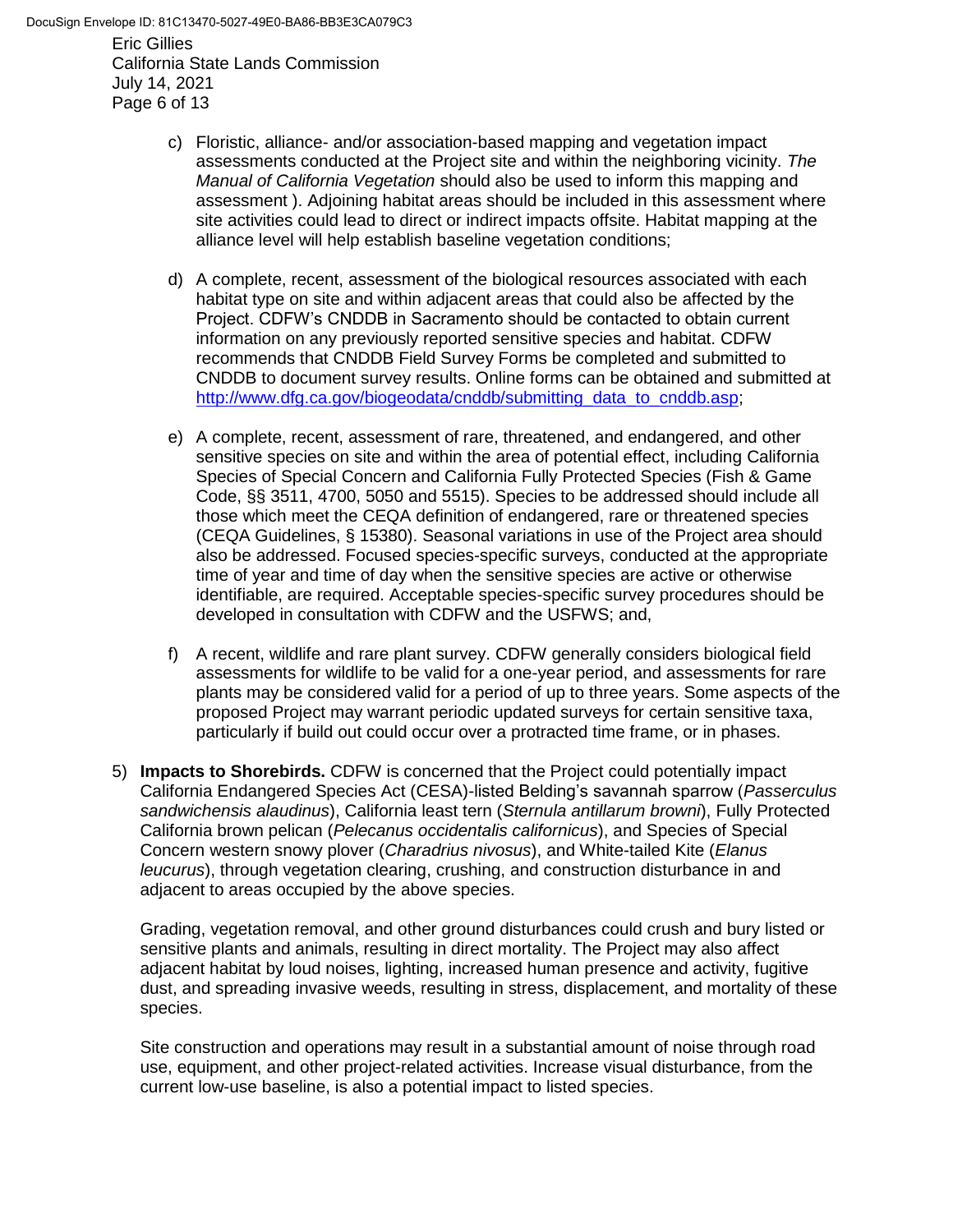Eric Gillies California State Lands Commission July 14, 2021 Page 7 of 13

> Anthropogenic noise can disrupt the communication of many wildlife species including birds (Sun and Narins 2005, Patricelli and Blickley 2006, Gillam and McCracken 2007, Slabbekoorn and Ripmeester 2008). Additionally, many prey species increase their vigilance behavior when exposed to noise because they need to rely more on visual detection of predators when auditory cues may be masked by noise (Rabin et al. 2006, Quinn et al. 2017). Noise has also been shown to reduce the density of nesting birds (Francis et al. 2009) and cause increased stress that results in decreased immune responses (Kight and Swaddle 2011). Without assessing noise disruptions or providing appropriate minimization or mitigation measures, the Project may result in substantial impacts to sensitive wildlife species.

### **Recommended potentially feasible mitigation measure(s)**

**Mitigation Measure #1:** CDFW recommends Project construction be limited to outside of the breeding season (1 March – 30 September) to minimize effects on breeding.

**Mitigation Measure #2:** CDFW recommends the Project restrict use of equipment and lighting to hours least likely to disrupt wildlife (e.g., not at night or in early morning before 9am). Generators should not be used except for temporary use in emergencies. CDFW recommends use of noise suppression devices such as mufflers or enclosure for generators. Sounds generated from any means should be below the 55-60 dB range within 50 feet from the source.

**Mitigation Measure #3**: CDFW recommends pile driving not be used during construction of the Project. Alternative methods to construct Project features, that produce less noise and vibration, should be utilized if technically possible.

**Mitigation Measure 4:** Parking, driving, lay-down, stockpiling, and vehicle and equipment storage should be limited to previously compacted and developed areas. No off-road vehicle use should be permitted beyond the Project site and designated access routes. Disturbances to the adjacent native vegetation should be minimized. CDFW recommends a minimum 250-meter buffer between Project operations and listed species habitat.

**Mitigation Measure #5:** Non-native plants, including noxious weeds (as listed by the California Invasive Plant Council), should be prevented from establishing in temporarily disturbed areas, either by hand-weeding or selective application of herbicide. A weed monitoring program with regular inspection, mapping, and removal should be implemented.

**Recommendation #1:** Focused surveys should be conducted for the above referenced shorebird species with potential to be nesting or foraging in the Project area or within 500 feet of the Project footprint. Results of these surveys should be disclosed in the DEIR and be clearly marked on a map included in the DEIR so CDFW can comment on avoidance and minimization measures of any species present.

**Recommendation #2:** The DEIR should include a map of all known adjacent nesting and foraging sites for the sensitive shorebirds mentioned above to help with indirect affect analysis.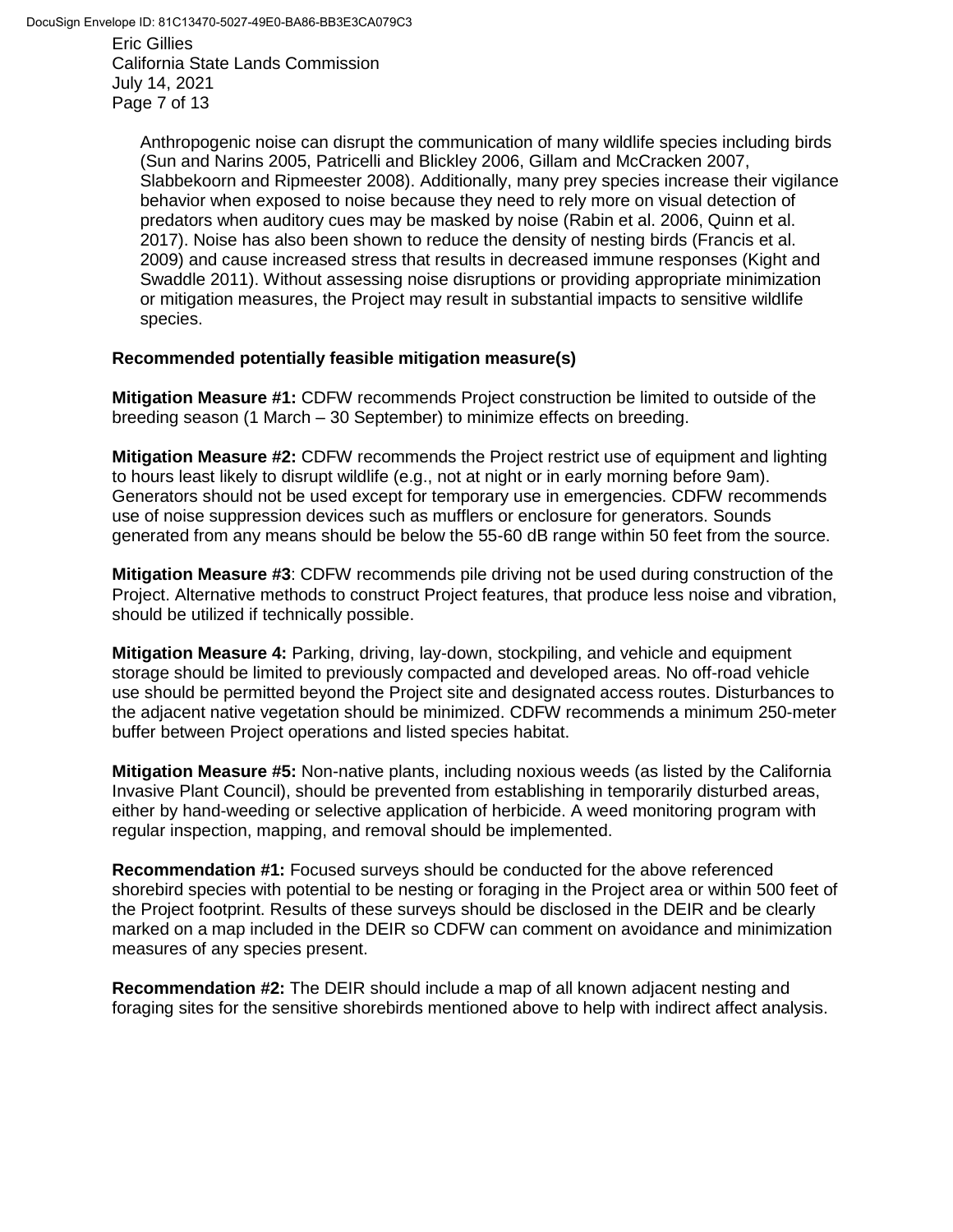#### **General Comments**

- 4) **Project Description and Alternatives.** To enable CDFW to adequately review and comment on the proposed Project from the standpoint of the protection of plants, fish, and wildlife, we recommend the following information be included in the DEIR:
	- a) A complete discussion of the purpose and need for, and description of, the proposed Project, including all staging areas and access routes to the construction and staging areas; and,
	- b) A range of feasible alternatives to Project component location and design features to ensure that alternatives to the proposed Project are fully considered and evaluated. The alternatives should avoid or otherwise minimize direct and indirect impacts to sensitive biological resources and wildlife movement areas.
- 5) **Wetlands Resources.** CDFW, as described in Fish and Game Code section 703(a), is guided by the Fish and Game Commission's policies. The Wetlands Resources policy [\(http://www.fgc.ca.gov/policy/\)](http://www.fgc.ca.gov/policy/) of the Fish and Game Commission "…seek[s] to provide for the protection, preservation, restoration, enhancement and expansion of wetland habitat in California. Further, it is the policy of the Fish and Game Commission to strongly discourage development in or conversion of wetlands. It opposes, consistent with its legal authority, any development or conversion that would result in a reduction of wetland acreage or wetland habitat values. To that end, the Commission opposes wetland development proposals unless, at a minimum, project mitigation assures there will be 'no net loss' of either wetland habitat values or acreage. The Commission strongly prefers mitigation which would achieve expansion of wetland acreage and enhancement of wetland habitat values."
	- a) The Wetlands Resources policy provides a framework for maintaining wetland resources and establishes mitigation guidance. CDFW encourages avoidance of wetland resources as a primary mitigation measure and discourages the development or type conversion of wetlands to uplands. CDFW encourages activities that would avoid the reduction of wetland acreage, function, or habitat values. Once avoidance and minimization measures have been exhausted, the Project must include mitigation measures to assure a "no net loss" of either wetland habitat values, or acreage, for unavoidable impacts to wetland resources. Conversions include, but are not limited to, conversion to subsurface drains, placement of fill or building of structures within the wetland, and channelization or removal of materials from the streambed. All wetlands and watercourses, whether ephemeral, intermittent, or perennial, should be retained and provided with substantial setbacks, which preserve the riparian and aquatic values and functions for the benefit to on-site and off-site wildlife populations. CDFW recommends mitigation measures to compensate for unavoidable impacts be included in the DEIR and these measures should compensate for the loss of function and value.
	- b) The Fish and Game Commission's Water policy guides CDFW on the quantity and quality of the waters of this state that should be apportioned and maintained respectively so as to produce and sustain maximum numbers of fish and wildlife; to provide maximum protection and enhancement of fish and wildlife and their habitat; encourage and support programs to maintain or restore a high quality of the waters of this state; prevent the degradation thereof caused by pollution and contamination; and, endeavor to keep as much water as possible open and accessible to the public for the use and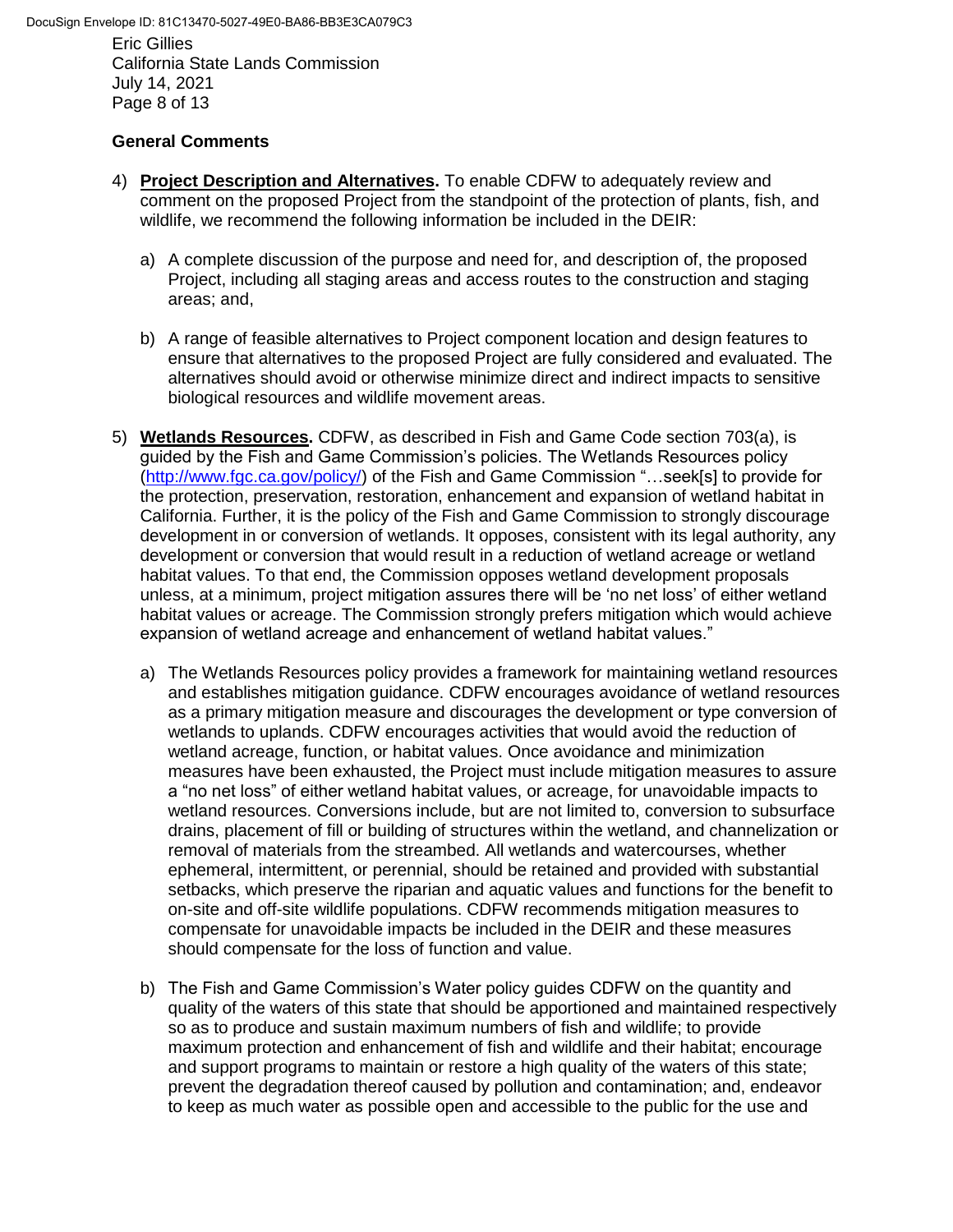Eric Gillies California State Lands Commission July 14, 2021 Page 9 of 13 DocuSign Envelope ID: 81C13470-5027-49E0-BA86-BB3E3CA079C3

> enjoyment of fish and wildlife. CDFW recommends avoidance of water practices and structures that use excessive amounts of water, and minimization of impacts that negatively affect water quality, to the extent feasible (Fish & Game Code, § 5650).

- 6) **CESA.** CDFW considers adverse impacts to a species protected by CESA to be significant without mitigation under CEQA. As to CESA, take of any endangered, threatened, candidate species, or State-listed rare plant species that results from the Project is prohibited, except as authorized by state law (Fish and Game Code, §§ 2080, 2085; Cal. Code Regs., tit. 14, §786.9). Consequently, if the Project, Project construction, or any Project-related activity during the life of the Project will result in take of a species designated as endangered or threatened, or a candidate for listing under CESA, CDFW recommends that the Project proponent seek appropriate take authorization under CESA prior to implementing the Project. Appropriate authorization from CDFW may include an Incidental Take Permit (ITP) or a consistency determination in certain circumstances, among other options [Fish & Game Code, §§ 2080.1, 2081, subds. (b) and (c)]. Early consultation is encouraged, as significant modification to a Project and mitigation measures may be required in order to obtain a CESA Permit. Revisions to the Fish and Game Code, effective January 1998, may require that CDFW issue a separate CEQA document for the issuance of an ITP unless the Project CEQA document addresses all Project impacts to CESA-listed species and specifies a mitigation monitoring and reporting program that will meet the requirements of an ITP. For these reasons, biological mitigation monitoring and reporting proposals should be of sufficient detail and resolution to satisfy the requirements for a CESA ITP.
- 7) **Biological Direct, Indirect, and Cumulative Impacts.** To provide a thorough discussion of direct, indirect, and cumulative impacts expected to adversely affect biological resources, with specific measures to offset such impacts, the following should be addressed in the DEIR:
	- a) A discussion of potential adverse impacts from lighting, noise, human activity, exotic species, and drainage. The latter subject should address Project-related changes on drainage patterns and downstream of the project site; the volume, velocity, and frequency of existing and post-Project surface flows; polluted runoff; soil erosion and/or sedimentation in streams and water bodies; and post-Project fate of runoff from the project site. The discussion should also address the proximity of the extraction activities to the water table, whether dewatering would be necessary and the potential resulting impacts on the habitat (if any) supported by the groundwater. Mitigation measures proposed to alleviate such Project impacts should be included;
	- b) A discussion regarding indirect Project impacts on biological resources, including resources in nearby public lands, open space, adjacent natural habitats, riparian ecosystems, and any designated and/or proposed or existing reserve lands (e.g*.*, preserve lands associated with a Natural Community Conservation Plan (NCCP, Fish & Game Code, § 2800 et. seq.). Impacts on, and maintenance of, wildlife corridor/movement areas, including access to undisturbed habitats in adjacent areas, should be fully evaluated in the DEIR;
	- c) An analysis of impacts from land use designations and zoning located nearby or adjacent to natural areas that may inadvertently contribute to wildlife-human interactions. A discussion of possible conflicts and mitigation measures to reduce these conflicts should be included in the DEIR; and,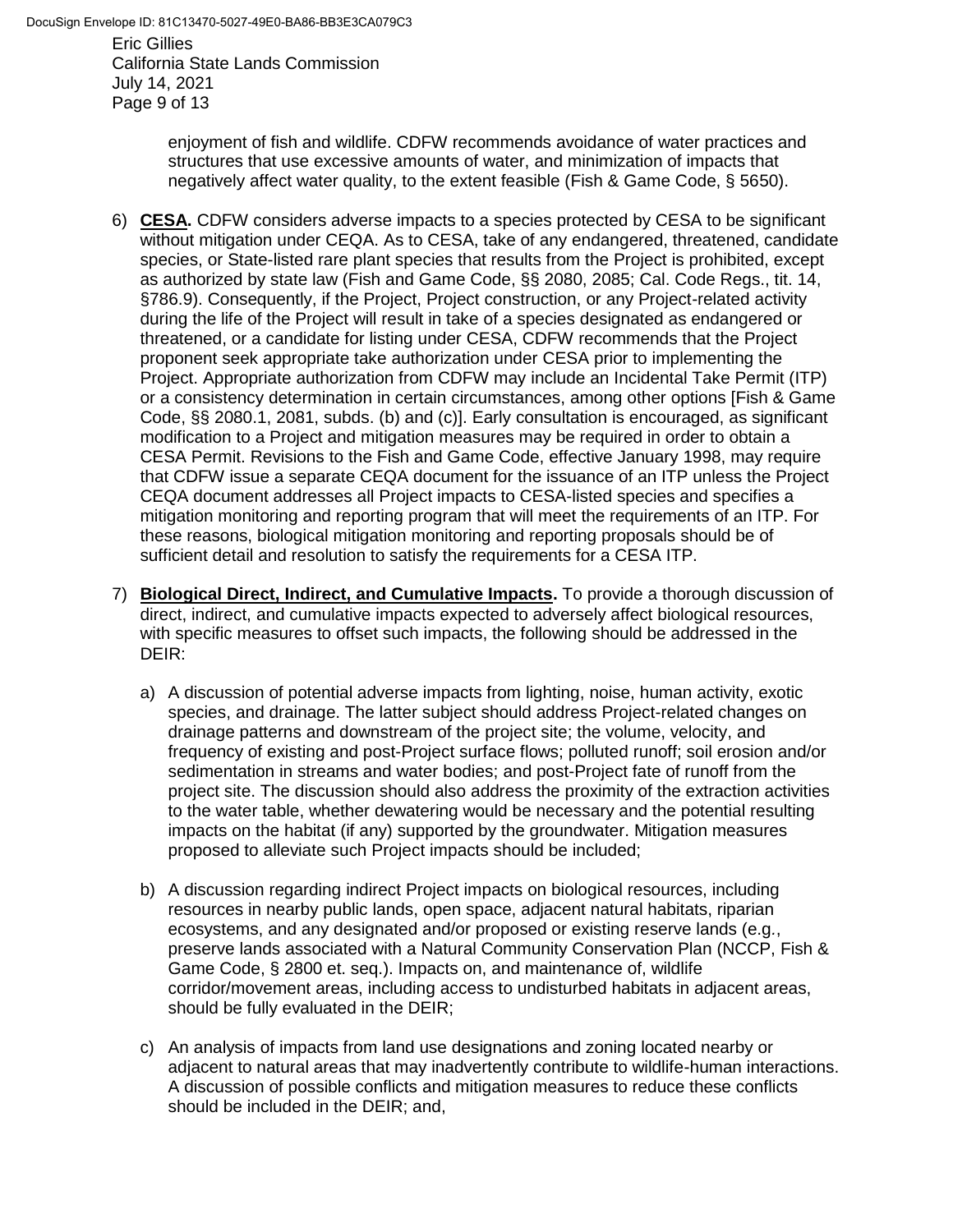Eric Gillies California State Lands Commission July 14, 2021 Page 10 of 13 DocuSign Envelope ID: 81C13470-5027-49E0-BA86-BB3E3CA079C3

- d) A cumulative effects analysis, as described under CEQA Guidelines section 15130. General and specific plans, as well as past, present, and anticipated future projects, should be analyzed relative to their impacts on similar plant communities and wildlife habitats.
- 8) **Compensatory Mitigation.** The DEIR should include mitigation measures for adverse Project-related impacts to sensitive plants, animals, and habitats. Mitigation measures should emphasize avoidance and reduction of Project impacts. For unavoidable impacts, on-site habitat restoration or enhancement should be discussed in detail. If on-site mitigation is not feasible or would not be biologically viable and therefore not adequately mitigate the loss of biological functions and values, off-site mitigation through habitat creation and/or acquisition and preservation in perpetuity should be addressed. Areas proposed as mitigation lands should be protected in perpetuity with a conservation easement, financial assurance and dedicated to a qualified entity for long-term management and monitoring. Under Government Code section 65967, the lead agency must exercise due diligence in reviewing the qualifications of a governmental entity, special district, or nonprofit organization to effectively manage and steward land, water, or natural resources on mitigation lands it approves.
- 9) **Long-term Management of Mitigation Lands.** For proposed preservation and/or restoration, the DEIR should include measures to protect the targeted habitat values from direct and indirect negative impacts in perpetuity. The objective should be to offset the Project-induced qualitative and quantitative losses of wildlife habitat values. Issues that should be addressed include (but are not limited to) restrictions on access, proposed land dedications, monitoring and management programs, control of illegal dumping, water pollution, and increased human intrusion. An appropriate non-wasting endowment should be set aside to provide for long-term management of mitigation lands.
- 10) **Nesting Birds.** CDFW recommends that measures be taken to avoid Project impacts to nesting birds. Migratory nongame native bird species are protected by international treaty under the Federal Migratory Bird Treaty Act (MBTA) of 1918 (Title 50, § 10.13, Code of Federal Regulations). Sections 3503, 3503.5, and 3513 of the California Fish and Game Code prohibit take of all birds and their active nests including raptors and other migratory nongame birds (as listed under the Federal MBTA). Proposed Project activities including (but not limited to) staging and disturbances to native and nonnative vegetation, structures, and substrates should occur outside of the avian breeding season which generally runs from February 1 through September 1 (as early as January 1 for some raptors) to avoid take of birds or their eggs. If avoidance of the avian breeding season is not feasible, CDFW recommends surveys by a qualified biologist with experience in conducting breeding bird surveys to detect protected native birds occurring in suitable nesting habitat that is to be disturbed and (as access to adjacent areas allows) any other such habitat within 300-feet of the disturbance area (within 500-feet for raptors). Project personnel, including all contractors working on site, should be instructed on the sensitivity of the area. Reductions in the nest buffer distance may be appropriate depending on the avian species involved, ambient levels of human activity, screening vegetation, or possibly other factors.
- 11) **Translocation/Salvage of Plants and Animal Species.** Translocation and transplantation is the process of moving an individual from the Project site and permanently moving it to a new location. CDFW generally does not support the use of translocation or transplantation as the primary mitigation strategy for unavoidable impacts to rare, threatened, or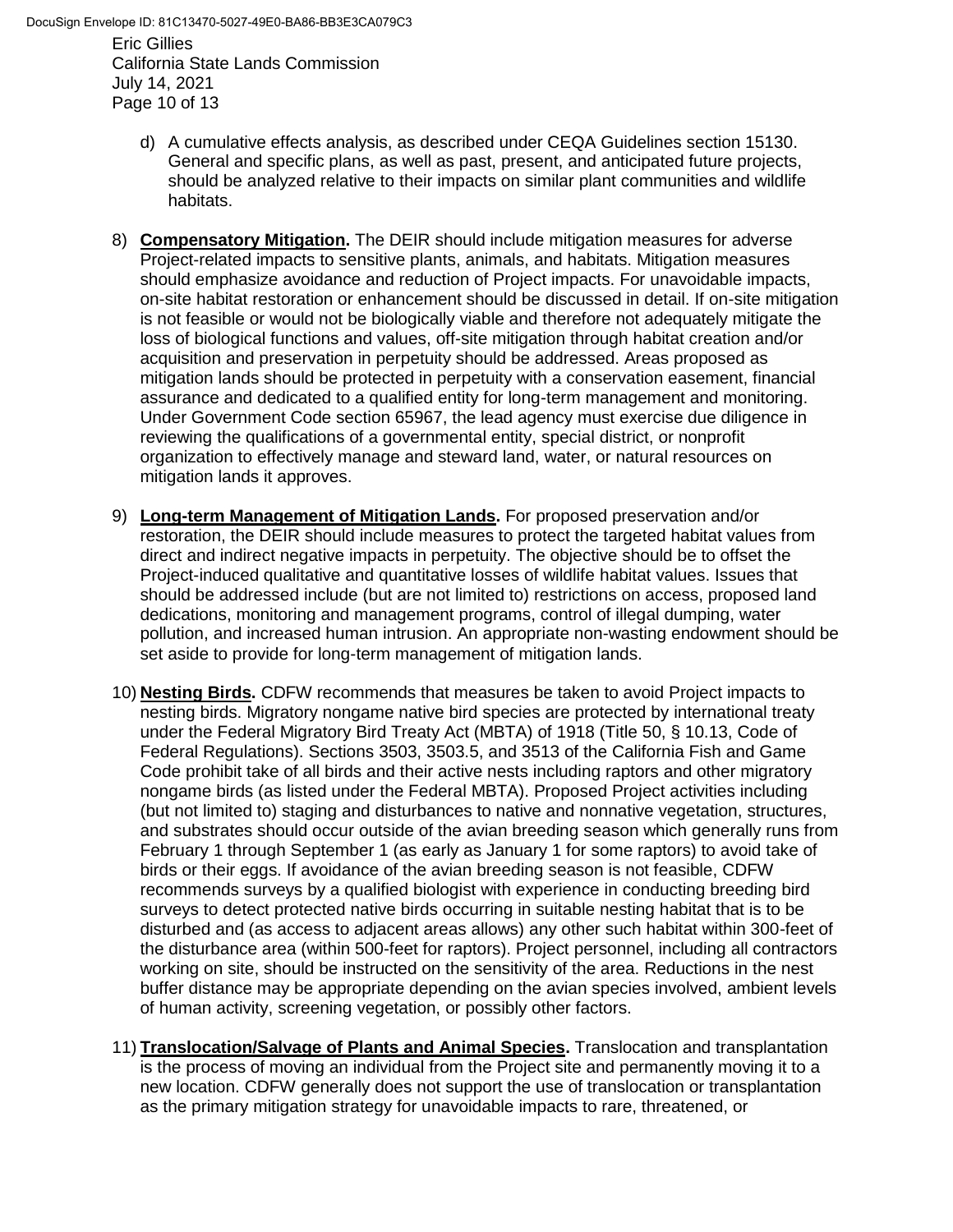Eric Gillies California State Lands Commission July 14, 2021 Page 11 of 13

endangered plant or animal species. Studies have shown that these efforts are experimental and the outcome unreliable. CDFW has found that permanent preservation and management of habitat capable of supporting these species is often a more effective longterm strategy for conserving sensitive plants and animals and their habitats.

- 12) **Moving out of Harm's Way.** The proposed Project is anticipated to result in clearing of natural habitats that support many species of indigenous wildlife. To avoid direct mortality, we recommend that a qualified biological monitor approved by CDFW be on-site prior to and during ground and habitat disturbing activities to move out of harm's way special status species or other wildlife of low mobility that would be injured or killed by grubbing or Projectrelated construction activities. It should be noted that the temporary relocation of on-site wildlife does not constitute effective mitigation for the purposes of offsetting project impacts associated with habitat loss. If the project requires species to be removed, disturbed, or otherwise handled, we recommend that the DEIR clearly identify that the designated entity shall obtain all appropriate state and federal permits.
- 13) **Revegetation/Restoration Plan.** Plans for restoration and re-vegetation should be prepared by persons with expertise in southern California ecosystems and native plant restoration techniques. Plans should identify the assumptions used to develop the proposed restoration strategy. Each plan should include, at a minimum: (a) the location of restoration sites and assessment of appropriate reference sites; (b) the plant species to be used, sources of local propagules, container sizes, and seeding rates; (c) a schematic depicting the mitigation area; (d) a local seed and cuttings and planting schedule; (e) a description of the irrigation methodology; (f) measures to control exotic vegetation on site; (g) specific success criteria; (h) a detailed monitoring program; (i) contingency measures should the success criteria not be met; and (j) identification of the party responsible for meeting the success criteria and providing for conservation of the mitigation site in perpetuity. Monitoring of restoration areas should extend across a sufficient time frame to ensure that the new habitat is established, self-sustaining, and capable of surviving drought.
	- a) CDFW recommends that local on-site propagules from the Project area and nearby vicinity be collected and used for restoration purposes. On-site seed collection should be initiated in the near future to accumulate sufficient propagule material for subsequent use in future years. On-site vegetation mapping at the alliance and/or association level should be used to develop appropriate restoration goals and local plant palettes. Reference areas should be identified to help guide restoration efforts. Specific restoration plans should be developed for various Project components as appropriate.
	- b) Restoration objectives should include providing special habitat elements where feasible to benefit key wildlife species. These physical and biological features can include (for example) retention of woody material, logs, snags, rocks, and brush piles.

# **CONCLUSION**

CDFW appreciates the opportunity to comment on the NOP to assist the CSLS in identifying and mitigating Project impacts on biological resources. If you have any questions or comments regarding this letter, please contact Kelly Schmoker, Senior Environmental Scientist (Specialist), at (626) 335-9092, or by email at [Kelly.Schmoker@wildlife.ca.gov.](mailto:Kelly.Schmoker@wildlife.ca.gov)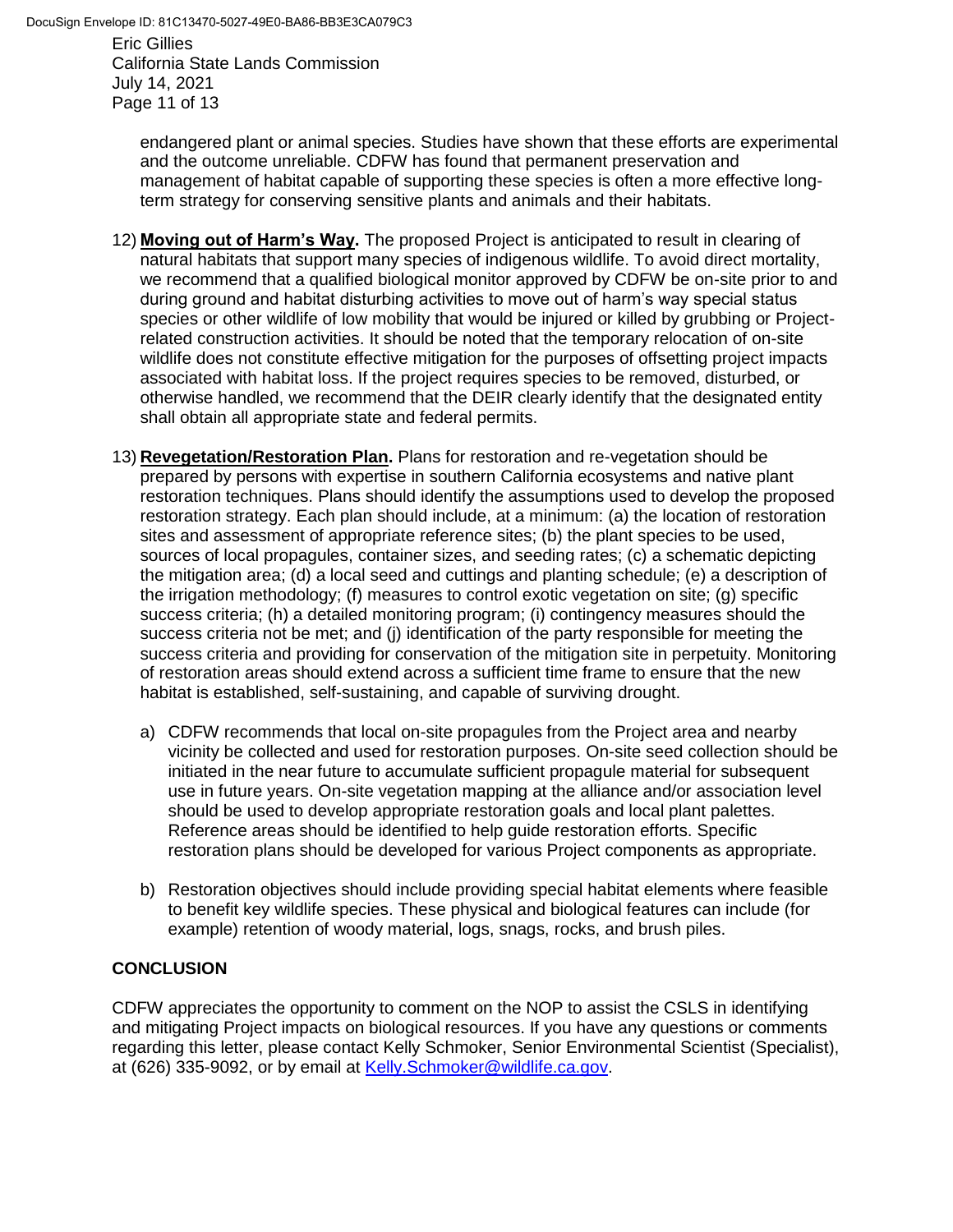Eric Gillies California State Lands Commission July 14, 2021 Page 12 of 13

Sincerely, -DocuSigned by:

Erinn Wilson-Olgin

-B6E58CFE24724F5... Erinn Wilson-Olgin Environmental Program Manager I South Coast Region

ec: CDFW

Steve Gibson, Los Alamitos – [Steve.Gibson@wildlife.ca.gov](mailto:Steve.Gibson@wildlife.ca.gov) Susan Howell, San Diego – [Susan.Howell@wildlife.ca.gov](mailto:Susan.Howell@wildlife.ca.gov) CEQA Program Coordinator, Sacramento – [CEQACommentLetters@wildlife.ca.gov](mailto:CEQACommentLetters@wildlife.ca.gov)

State Clearinghouse, Sacramento – State. Clearinghouse @wildlife.ca.gov

 California Coastal Commission Jonna Engel - [Jonna.Engel@coastal.ca.gov](mailto:Jonna.Engel@coastal.ca.gov)

## **References**

Francis, C. D., C. P. Ortega, and A. Cruz. 2009. Noise pollution changes avian communities and species interactions. Current biology: CB 19: 1415–1419.

Gillam, E. 2007. Eavesdropping by bats on the feeding buzzes of conspecifics. Canadian Journal of Zoology 85: 795–801.

Kight, C. R., and J. P. Swaddle. 2011. How and why environmental noise impacts animals: an integrative, mechanistic review. Ecology Letters 14: 1052–1061.

Orloff, S. 2007. Migratory Movements of California tiger salamander in upland habitat – a fiveyear study (Pittsburg, California). Ibis Environmental, Inc., prepared for Bailey Estates LLC, May 2008. 47 pp. + appendices.

Patricelli, G., and J. Blickley. 2006. Avian Communication in Urban Noise: Causes and Consequences of Vocal Adjustment. The Auk 123: 639–649.

Quinn, J., M. Whittingham, S. Butler, and W. Cresswell. 2006. Noise, predation risk compensation and vigilance in the Chaffinch Fringilla coelebs. Journal of Avian Biology 37: 601– 608.

Rabin, L., R. Coss, and D. Owings. 2006. The effects of wind turbines on antipredator behavior in California ground squirrels (Spermophilus beecheyi). Biological Conservation - BIOL CONSERV 131: 410–420.

Sawyer, J. O., Keeler-Wolf, T., and Evens J.M. 2008. A manual of California Vegetation, 2nd ed. ISBN 978-0-943460-49-9.